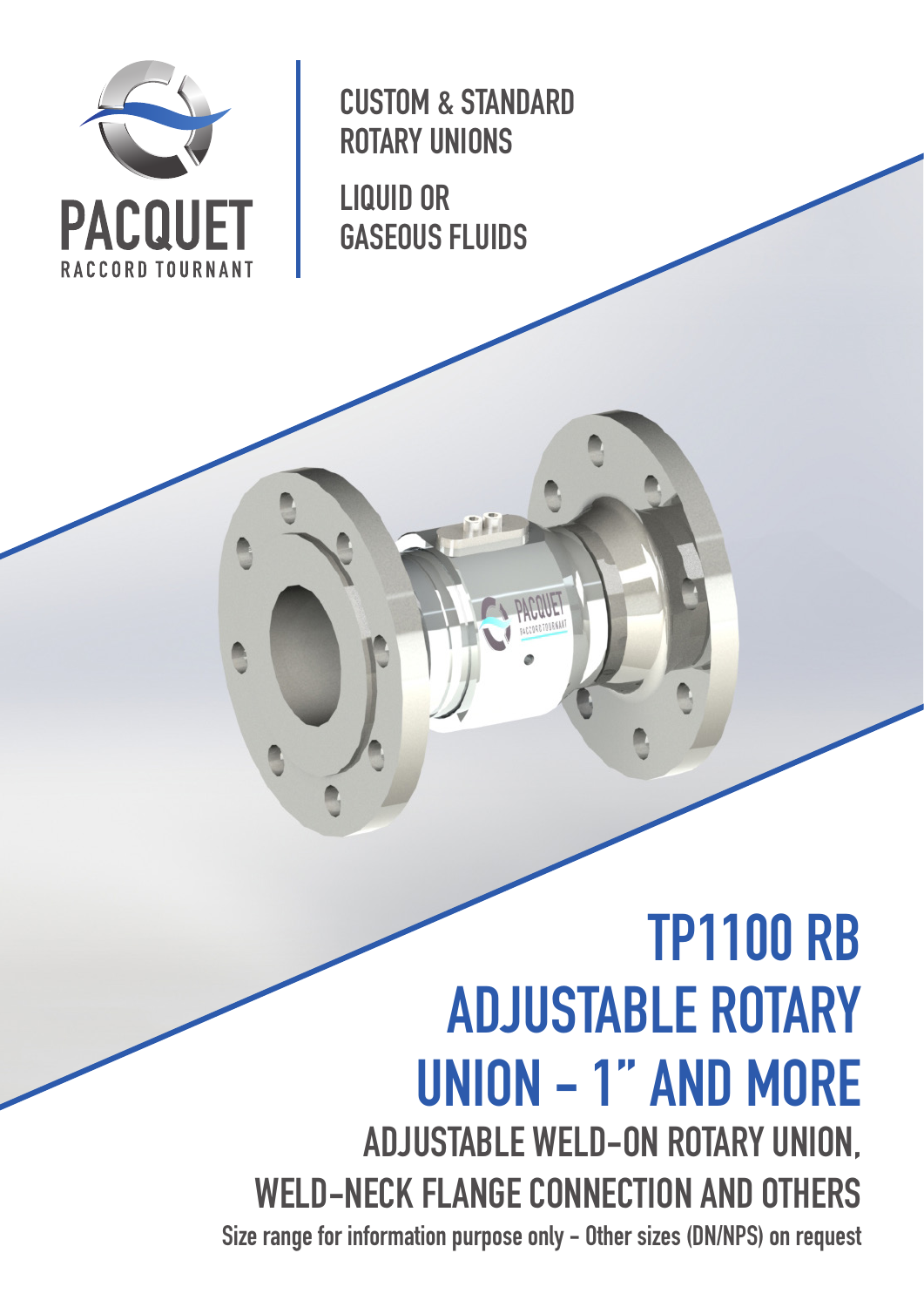## TP1100 RB ADJUSTABLE ROTARY UNION - 1/2'' AND MORE

ADJUSTABLE WELD-ON ROTARY UNION WELD-NECK FLANGE CONNECTION AND OTHERS Other sizes (DN/NPS) on request





**Highly flexible design**

**Many types of flanges available (PN10/16, PN20 - ASA150, PN50 - ASA300)**

#### STRENGTHS AND SPECIFICITIES

- The advantages of our adjustable swivel joints applied to your installation: we construct your non-standard flanged connection from our weldon version !
- Flanges that can be adapted on request (number of holes, DCP, flange thickness, etc.)

• Rotation guided by a double row of ball bearings • Main seal provided by the seal - Material adapted

to your operating conditions : contact us

#### TECHNICAL INFORMATION

• 1 passage

• Stainless steel (1'' and more) - Carbon steel (2'' and more - anti-corrosion coated steel on request)

• Connection with weld-neck flanges - Non-standard flanges on request

### OPERATING CONDITIONS

Air, water, oils, gas, vacuum and others

DN 1'' to 8'' as standard - 10'' to 24'' on request : contact us

 Orientation and/or slow non-continuous rotation

 Up to 16 bar depending on the flanges - Higher pressures available on request: contact us

 Up to 180°C depending on the nature of the seal and the grease used: contact us

#### MAIN SECTORS OF ACTIVITY

- Food industry
- Energy Environment Wastewater treatment
- Robotics Electronics
- Marine environment

#### EXAMPLES OF APPLICATIONS

- Sludge unloading arm in wastewater treatment plants
- Treatment of waste
- Loading arms